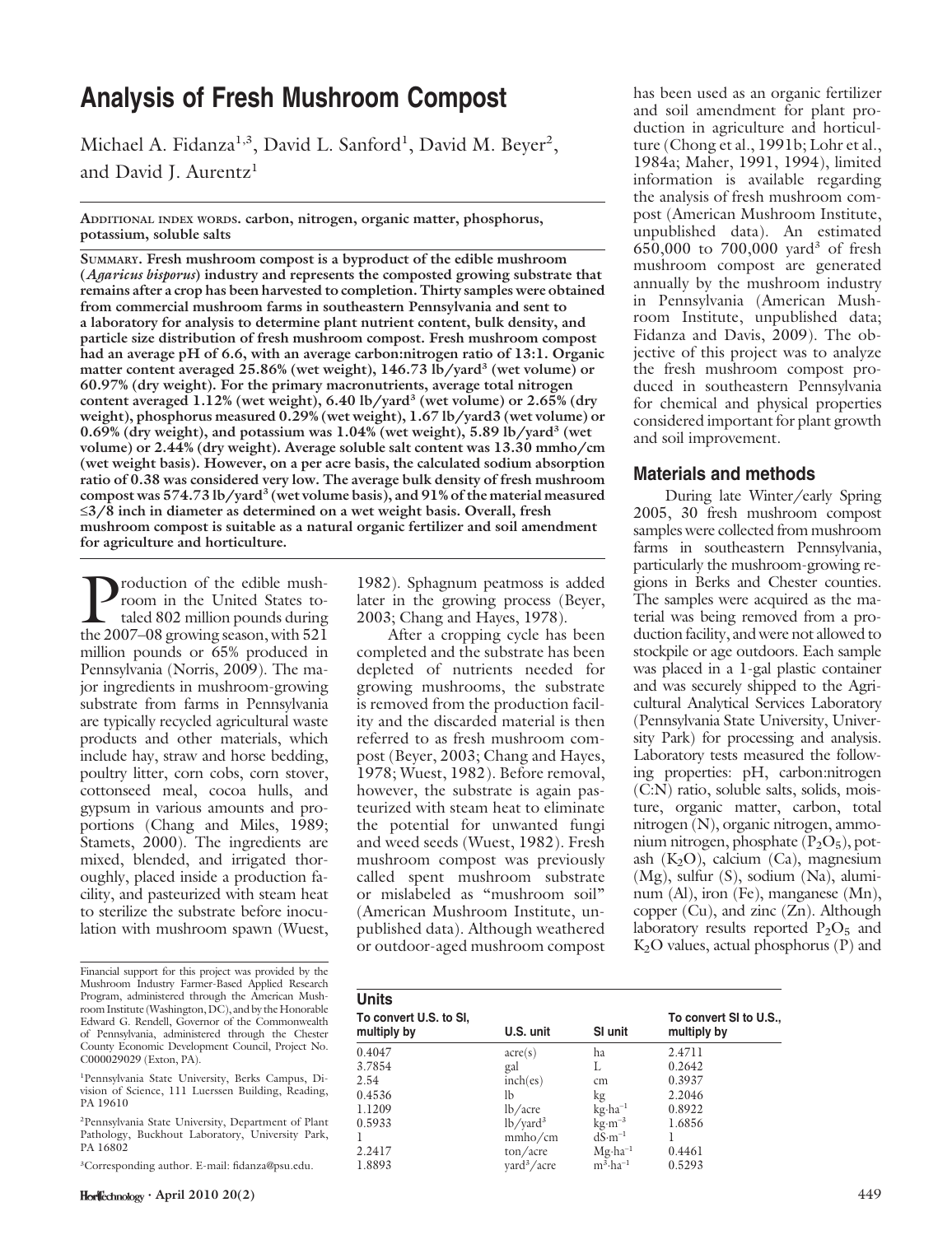#### TECHNOLOGY AND PRODUCT REPORTS

potassium (K) were calculated from  $P_2O_5$  and  $K_2O$ , respectively (Brady and Weil, 1996). Two additional laboratory tests measured bulk density and particle size distribution. Laboratory test methods and procedures are based on the Test Methods for Evaluation of Compost and Composting program as recommended by the U.S. Composting Council (West Conshohocken, PA) and the American Society of Testing Materials (Rokonkoma, NY), and also based on analytical methods described in Eaton et al. (2005). A detailed list of the analytical methods used for each test can be obtained through Agricultural Analytical Services Laboratory. Of interest for growth media in horticulture, soluble salt content was measured indirectly from electrical conductivity (EC) using a 1:5 (compost:water) slurry (Agricultural Analytical Services Laboratory, unpublished data).

The laboratory tests determined compost characteristics on a wet weight, wet volume, and dry weight basis. Bulk density was determined "as is" (i.e., as received at the laboratory, and not oven-dried) on a wet volume basis [test method TMECC 3.01-A, U.S. Composting Council (Westerman, 1990)] and particle size also was determined "as is'' on a wet weight basis. Data from all samples were compiled to determine mean, standard deviation, and the minimum and maximum values (Steel and Torrie, 1980) for each parameter (Statistix,version9;AnalyticalSoftware, Tallahassee, FL). Also, wet volume laboratory results data were used to calculate the amount of plant nutrients in fresh mushroom compost per acre, as well as the sodium adsorption ratio (SAR) per acre (Swift, 2009). The SAR, calculated as follows,

$$
SAR = \frac{[Na^+]}{\sqrt{\frac{([Ca^{2+}]+[Mg^{2+}])}{2}}}
$$

compares Na concentration relative to the concentrations of Ca and Mg (Brady and Weil, 1996).

## Results and discussion

PH AND C:N RATIO. Fresh mushroom compost had an average pH of 6.6 (Table 1) within the optimum soil pH range of 6.0 to 7.0 for growing most agricultural and horticultural crops (Acquaah, 2009; Foth, 1984). Lohr et al. (1984b) reported an average leachate pH of 8.0 for fresh mushroom compost. Only three

|                                        |         |           | Range                            |         |  |
|----------------------------------------|---------|-----------|----------------------------------|---------|--|
| Parameter measured <sup>2</sup>        | Mean    | <b>SD</b> | $\overline{\text{Minimum}}$      | Maximum |  |
| pН                                     | 6.62    | 0.47      | 5.90                             | 7.80    |  |
| Carbon:nitrogen ratio                  | 12.79:1 | 1.00      | 10.50                            | 14.90   |  |
| Soluble salts (mmho/cm) <sup>y</sup>   | 13.30   | 1.80      | 9.68                             | 17.97   |  |
|                                        |         |           | ---------- % ------------------- |         |  |
| Solids                                 | 42.67   | 6.85      | 31.40                            | 60.60   |  |
| Moisture                               | 57.33   | 6.85      | 39.40                            | 68.60   |  |
| Organic matter                         | 25.86   | 3.69      | 20.40                            | 37.50   |  |
| Carbon                                 | 14.29   | 2.15      | 10.60                            | 18.80   |  |
| Total nitrogen                         | 1.12    | 0.20      | 0.80                             | 1.50    |  |
| Organic nitrogen                       | 1.10    | 0.22      | 0.70                             | 1.50    |  |
| Ammonium nitrogen (NH <sub>4</sub> -N) | 0.03    | 0.01      | < 0.01                           | 0.06    |  |
| Phosphorus                             | 0.29    | 0.08      | 0.15                             | 0.52    |  |
| Potassium                              | 1.04    | 0.24      | 0.61                             | 1.55    |  |
| Calcium                                | 2.32    | 0.60      | 1.29                             | 3.59    |  |
| Magnesium                              | 0.36    | 0.12      | 0.16                             | 0.74    |  |
| Sulfur                                 | 0.86    | 0.19      | 0.55                             | 1.22    |  |
| Sodium                                 | 0.11    | 0.04      | 0.05                             | 0.20    |  |
| Aluminum                               | 0.15    | 0.09      | 0.04                             | 0.57    |  |
| Iron                                   | 0.18    | 0.10      | 0.04                             | 0.43    |  |
| Manganese                              | 0.02    | 0.01      | < 0.01                           | 0.05    |  |
| Copper                                 | < 0.01  | < 0.01    | < 0.01                           | 0.01    |  |
| Zinc                                   | < 0.01  | < 0.01    | < 0.01                           | 0.01    |  |

 $z$ Fresh mushroom compost samples ( $n = 30$ ) were collected in 1-gal (3.8 L) containers and analyzed by the Agricultural Analytical Services Laboratory (Pennsylvania State University, University Park) from Jan. 2005 through Apr. 2005. Mushroom compost samples were analyzed ''as is'' when received at the laboratory for measurements on a wet weight basis. Actual phosphorus (P) was calculated from laboratory-measured P<sub>2</sub>O<sub>5</sub> (P =  $P_2O_5 \times 0.4365$ ), and actual potassium (K) was calculated from laboratory-measured K<sub>2</sub>O (K = K<sub>2</sub>O  $\times$  0.8301). Soluble salts determined by measuring EC in a 1:5 (compost:water, weight ratio) slurry; 1 mmho/cm = 1 dS·m<sup>-1</sup>.

samples were used in that study from a single mushroom farm in Tennessee (Lohr et al., 1984b) compared with 30 samples from multiple farms in this investigation, and the amount and quality of materials used to make mushroom substrate is dramatically different in Pennsylvania (Beyer, 2003; Wuest, 1982; Wuest et al., 1995). The C:N ratio of fresh mushroom compost in this study averaged 13:1 (Table 1), within the desired range of 10:1 to 15:1 for ideal compost (Stoffella and Kahn, 2001).

SOLUBLE SALTS. The average EC of fresh mushroom compost was 13.30 mmho/cm (Table 1), which is not considered high enough to damage turfgrass (Landschoot and McNitt, 2005) or impede plant production (Wang et al., 1984). In addition, salt concentrations can be significantly diluted when a compost is incorporated or tilled into a soil or soil amendment (Stoffella and Kahn, 2001). Lohr et al. (1984b) reported an EC of 22 mmho/ cm for fresh mushroom compost, and concluded that K, Ca, and Mg concentrations accounted for 80% to 90% of total dissolved salts present in saturated paste extracts used to measure

EC in that study. However, it is difficult to compare soluble salt concentration in compost from previous research when different analytical methods are used (Carter, 1993). Although soluble salt concentration of compost is often a concern to practitioners (Tyler, 1996), this material has been used successfully in many plant production systems (Chong and Rinker, 1994; Chong et al., 1991a; Philippoussis et al., 2004; Romaine and Holcomb, 2001; Wang et al., 1984; Wuest et al., 1995).

BULK DENSITY, SOLIDS, AND MOISTURE. Mean bulk density (Table 2) averaged 574.73 lb/yard<sup>3</sup> (wet volume), with over half of the weight attributed to water. Lohr et al. (1984b) reported an average bulk density of  $428.12$  lb/yard<sup>3</sup> for fresh mushroom compost, and again, this lower value reflects a difference in the amount and quality of materials used to make mushroom substrate today in Pennsylvania (Beyer, 2003; Chang and Hayes, 1978; Wuest, 1982; Wuest and Fahy, 1992; Wuest et al., 1995). In this study, fresh mushroom compost contained an average amount of solids at 42.67% (wet weight) or 243.37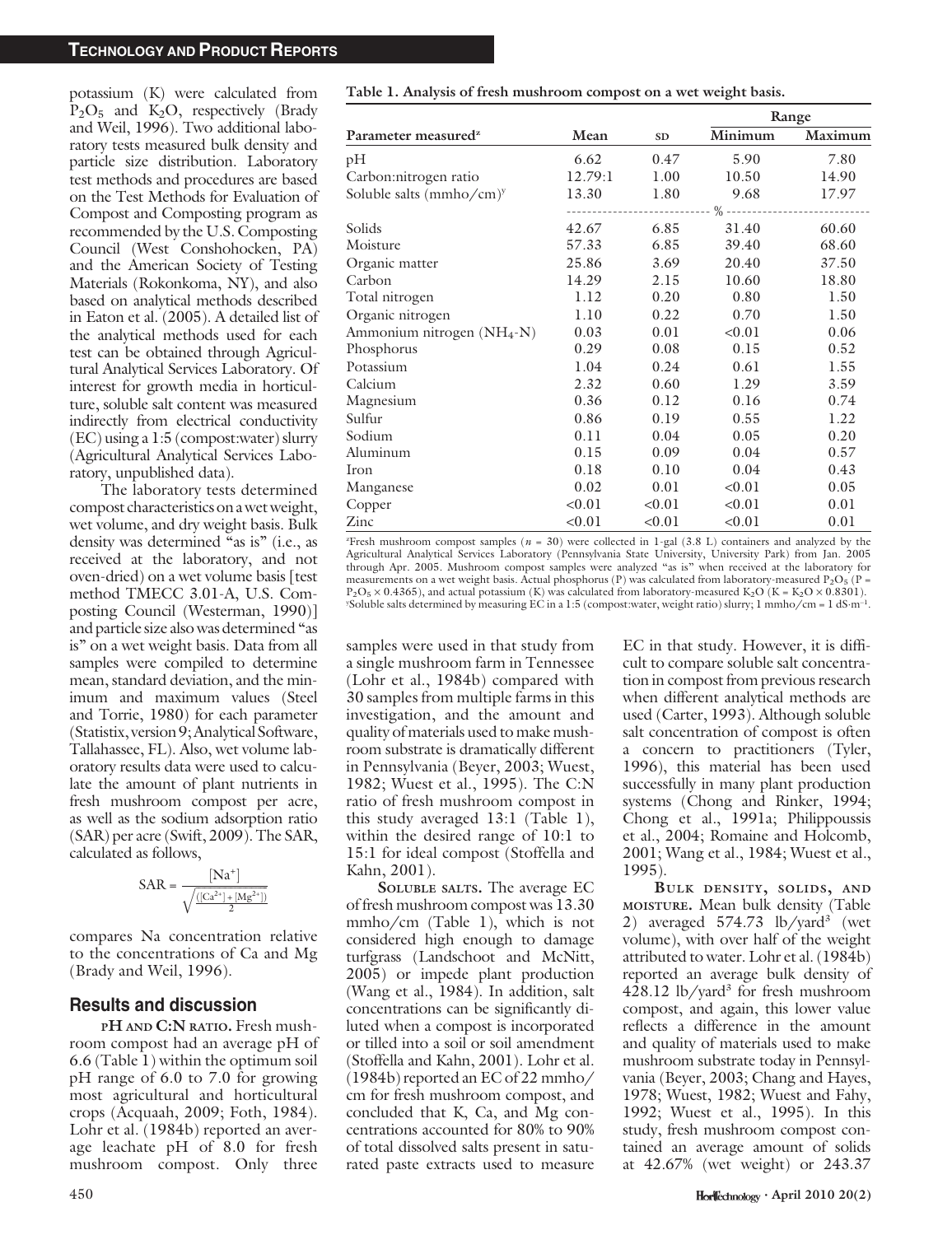lb/yard3 (wet volume), and moisture at 57.33% (wet weight) or 331.47 lb/ yard3 (wet volume) (Tables 1 and 2). Fresh mushroom compost is within the ideal ranges for compost of 35% to 55% (wet weight) for solids and 45% to 65% (wet weight) for moisture (Stoffella and Kahn, 2001).

ORGANIC MATTER AND CARBON. Organic matter content of fresh mushroom compost averaged 25.86% (wet weight),  $146.73$  lb/yard<sup>3</sup> (wet volume) or 60.97% (dry weight), and an average carbon content of 14.29% (wet weight),  $81.13$  lb/yard<sup>3</sup> (wet volume), or 33.42% (dry weight) (Tables 1–3). The organic matter in mushroom compost consists of decomposed plant, animal, and fungal residues and materials, and is often recommended for use in land reclamation or soil remediation (Rupert, 1995), as well as plant production (Davis et al., 2006; Lemaire et al., 1985; Lohr et al., 1984a; Rinker, 2002; Wang et al., 1984; Wuest et al., 1995).

PRIMARY AND SECONDARY MACRONUTRIENTS. Average total N content of fresh mushroom compost was  $1.12\%$  (wet weight), 6.40 lb/yard<sup>3</sup> (wet volume) or 2.65% (dry weight) (Tables 1–3). The majority of this N is in the organic form, with a very small amount in the ammonium form. In general, composts have low N content, typically in the 1% to 3% range (Acquaah, 2009). Average P content was  $0.29\%$  (wet weight),  $1.67$  lb/yard<sup>3</sup> (wet volume) or 0.69% (dry weight) (Tables 1–3). Average K content was 1.04% (wet weight),  $5.89$  lb/yard<sup>3</sup> (wet volume) or 2.44% (dry weight) (Tables 1–3). On average, fresh mushroom compost contains the secondary macronutrients Ca at 2.32% (wet weight), 13.17 lb/yard<sup>3</sup> (wet volume) or 5.38% (dry weight), Mg at 0.36% (wet weight),  $2.01$  lb/ yard<sup>3</sup> (wet volume) or 0.83% (dry weight), and S at 0.86% (wet weight), 4.91 lb/ yard<sup>3</sup> (wet volume) or  $2.02\%$  (dry weight) (Tables 1–3). Overall, the average amounts of primary and secondary macronutrients determined from the 30 samples tested did not show extreme minimum or maximum vales, thus indicating similar methods used by mushroom farms for producing this material in Pennsylvania (Beyer, 2003; Wuest, 1982).

MICRONUTRIENTS. The micronutrients Fe, Mn, Cu, Zn, Na, and Al were detected in fresh mushroom

|  | Table 2. Analysis of fresh mushroom compost on a wet volume basis. |  |  |
|--|--------------------------------------------------------------------|--|--|
|  |                                                                    |  |  |

|                                 |                                         |           | Range   |         |  |
|---------------------------------|-----------------------------------------|-----------|---------|---------|--|
|                                 | Mean                                    | <b>SD</b> | Minimum | Maximum |  |
| Parameter measured <sup>z</sup> | $(lb/$ yard <sup>3</sup> ) <sup>y</sup> |           |         |         |  |
| Bulk density                    | 574.73                                  | 82.05     | 432.00  | 777.00  |  |
| Solids                          | 243.37                                  | 41.68     | 179.00  | 344.00  |  |
| Moisture                        | 331.47                                  | 71.70     | 209.00  | 469.00  |  |
| Organic matter                  | 146.73                                  | 17.67     | 119.00  | 199.00  |  |
| Carbon                          | 81.13                                   | 10.52     | 61.00   | 105.00  |  |
| Total nitrogen                  | 6.40                                    | 1.06      | 4.50    | 9.00    |  |
| Organic nitrogen                | 6.19                                    | 1.07      | 4.30    | 8.80    |  |
| Ammonium nitrogen               | 0.21                                    | 0.07      | 0.03    | 0.34    |  |
| $(NH_4-N)$                      |                                         |           |         |         |  |
| Phosphorus                      | 1.67                                    | 0.41      | 0.90    | 2.95    |  |
| Potassium                       | 5.89                                    | 1.17      | 3.69    | 8.40    |  |
| Calcium                         | 13.17                                   | 3.31      | 6.71    | 20.28   |  |
| Magnesium                       | 2.01                                    | 0.61      | 0.99    | 3.53    |  |
| Sulfur                          | 4.91                                    | 1.12      | 3.12    | 7.72    |  |
| Sodium                          | 0.67                                    | 0.25      | 0.35    | 1.26    |  |
| Aluminum                        | 0.89                                    | 0.53      | 0.28    | 3.07    |  |
| Iron                            | 1.07                                    | 0.57      | 0.29    | 2.57    |  |
| Manganese                       | 0.12                                    | 0.07      | 0.04    | 0.29    |  |
| Copper                          | 0.03                                    | 0.01      | 0.02    | 0.08    |  |
| Zinc                            | 0.05                                    | 0.02      | 0.03    | 0.09    |  |

 $z$ Fresh mushroom compost samples ( $n = 30$ ) were collected in 1-gal (3.8 L) containers and analyzed by the Agricultural Analytical Services Laboratory (Pennsylvania State University, University Park) from Jan. 2005 through Apr. 2005. Mushroom compost samples were analyzed ''as is'' when received at the laboratory for measurements on a wet volume basis. Actual phosphorus (P) was calculated from laboratory-measured P<sub>2</sub>O<sub>5</sub> (P =  $P_2O_5 \times 0.4365$ ), and actual potassium (K) was calculated from laboratory-measured K<sub>2</sub>O (K = K<sub>2</sub>O  $\times$  0.8301).  $1 \text{ lb}/\text{yard}^3 = 0.5933 \text{ kg} \cdot \text{m}^{-3}$ .

|                                 |        |           | Range   |         |  |
|---------------------------------|--------|-----------|---------|---------|--|
|                                 | Mean   | <b>SD</b> | Minimum | Maximum |  |
| Parameter measured <sup>z</sup> | $(\%)$ |           |         |         |  |
| Organic matter                  | 60.97  | 5.42      | 50.90   | 72.70   |  |
| Carbon                          | 33.42  | 4.27      | 23.80   | 43.90   |  |
| Total nitrogen                  | 2.65   | 0.39      | 1.90    | 3.50    |  |
| Organic nitrogen                | 2.57   | 0.38      | 1.90    | 3.40    |  |
| Ammonium nitrogen               | 0.09   | 0.03      | 0.01    | 0.18    |  |
| $(NH_4-N)$                      |        |           |         |         |  |
| Phosphorus                      | 0.69   | 0.16      | 0.46    | 1.23    |  |
| Potassium                       | 2.44   | 0.36      | 1.78    | 3.20    |  |
| Calcium                         | 5.38   | 0.89      | 3.73    | 7.70    |  |
| Magnesium                       | 0.83   | 0.23      | 0.50    | 1.84    |  |
| Sulfur                          | 2.02   | 0.36      | 1.49    | 2.70    |  |
| Sodium                          | 0.28   | 0.09      | 0.14    | 0.45    |  |
| Aluminum                        | 0.36   | 0.17      | 0.13    | 0.95    |  |
| Iron                            | 0.43   | 0.18      | 0.15    | 0.85    |  |
| Manganese                       | 0.05   | 0.01      | 0.02    | 0.10    |  |
| Copper                          | 0.02   | < 0.01    | 0.01    | 0.03    |  |
| Zinc                            | 0.02   | 0.01      | 0.01    | 0.04    |  |

 $z$ Fresh mushroom compost samples ( $n = 30$ ) were collected in 1-gal (3.8 L) containers and analyzed by the Agricultural Analytical Services Laboratory (Pennsylvania State University, University Park) from Jan. 2005 through Apr. 2005. Mushroom compost samples were first oven-dried to remove moisture and then analyzed on a dry weight basis. Actual phosphorus (P) was calculated from laboratory-measured P<sub>2</sub>O<sub>5</sub> (P = P<sub>2</sub>O<sub>5</sub>  $\times$  0.4365), and actual potassium (K) was calculated from laboratory-measured K<sub>2</sub>O (K = K<sub>2</sub>O  $\times$  0.8301).

compost at a very low average range of <0.01% to 0.18% (wet weight), 0.03 to  $1.07 \text{ lb/}$  yard<sup>3</sup> (wet volume), or 0.02% to 0.43% (dry weight) (Tables

1–3). This information is consistent with previous findings on the micronutrient content of aged mushroom compost (Wuest and Fahy, 1992).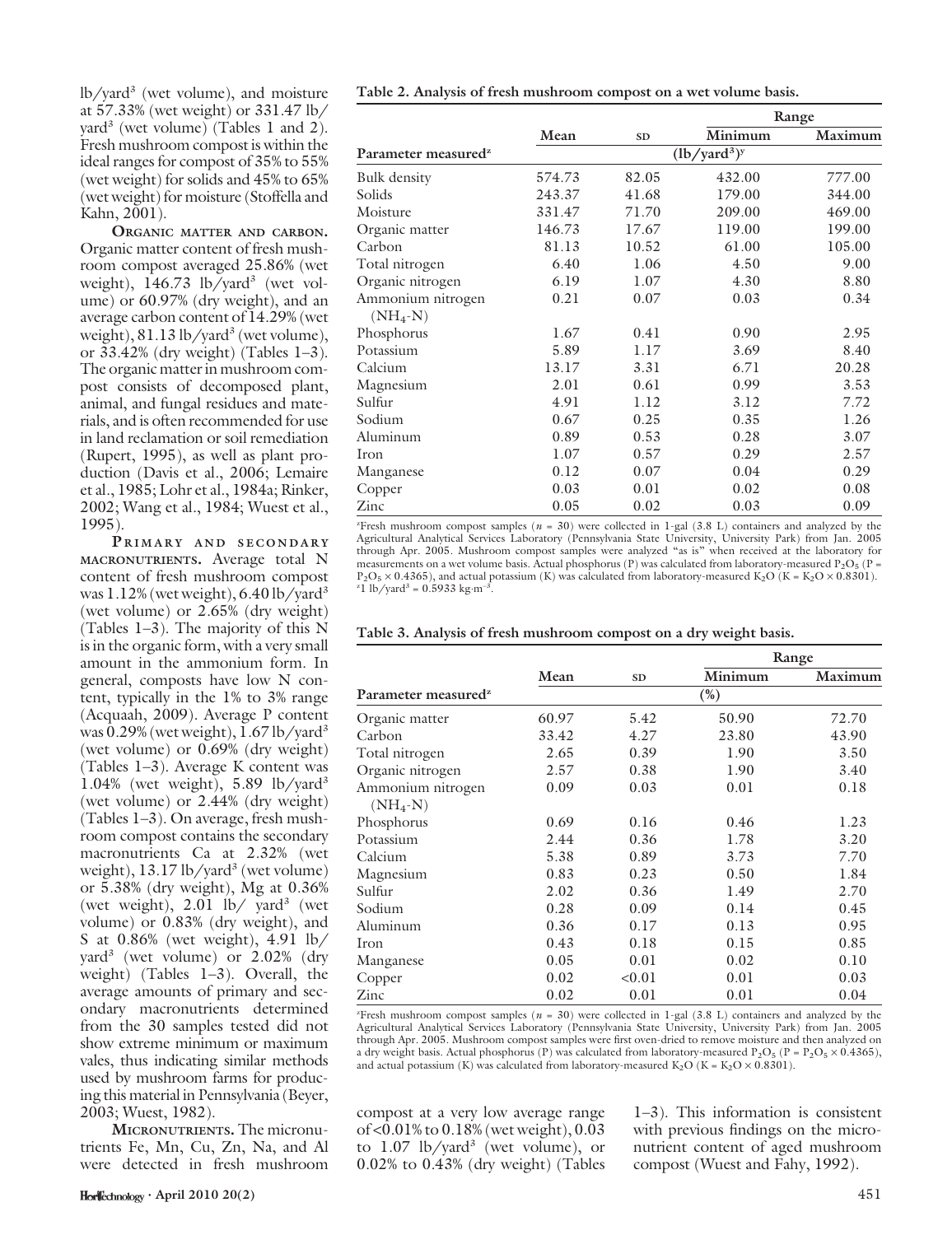#### TECHNOLOGY AND PRODUCT REPORTS

AMOUNT OF N AND P PER ACRE. The amount of plant nutrients supplied on a per acre basis is useful in field or horticultural crop production to determine nutrients provided by compost and those needed from additional fertilizer inputs (Brady and Weil, 1996). To uniformly apply 1-inch-thick fresh mushroom compost to 1 acre of land would require  $\approx 40$  tons/acre or 139 yard3 /acre of fresh mushroom compost as calculated from an average

Table 4. Amount of plant nutrients from fresh mushroom compost applied to 1 acre (0.4 ha).

| Parameter<br>measured | Amount<br>$(lb/acre)^{z}$ |
|-----------------------|---------------------------|
| Solids                | 33,877                    |
| Moisture              | 46,140                    |
| Organic matter        | 20,425                    |
| Carbon                | 11,294                    |
| Total nitrogen        | 891                       |
| Organic nitrogen      | 862                       |
| Ammonium nitrogen     | 29                        |
| $(NH_4-N)$            |                           |
| Phosphorus            | 232                       |
| Potassium             | 820                       |
| Calcium               | 1,834                     |
| Magnesium             | 280                       |
| Sulfur                | 683                       |
| Sodium                | 94                        |
| Aluminum              | 124                       |
| Iron                  | 150                       |
| Manganese             | 17                        |
| Copper                | 6                         |
| Zinc                  | 7                         |

z Calculation based on applying a 1-inch (2.5 cm) thickness of fresh mushroom compost on a wet volume basis to 1 acre of land, which requires  $\approx$  139 yard<sup>3</sup>/acre  $(262.6 \text{ m}^3 \cdot \text{ha}^{-1})$  or 40 tons/acre (89.7 Mg $\cdot$ ha<sup>-1</sup>) fresh mushroom compost calculated from an average bulk density of 575 lb/yard<sup>3</sup> (341.1 kg·m<sup>-3</sup>) and information from Table 2. Actual phosphorus (P) was calculated from laboratory-measured P<sub>2</sub>O<sub>5</sub> (P = P<sub>2</sub>O<sub>5</sub>  $\times$ 0.4365), and actual potassium (K) was calculated from laboratory-measured K<sub>2</sub>O (K = K<sub>2</sub>O  $\times$  0.8301); 1 lb/  $\text{acre} = 1.1209 \text{ kg} \cdot \text{ha}^{-1}.$ 

bulk density of  $575$  lb/yard<sup>3</sup> (Table 4). A 1-inch-thick layer of mushroom compost is typically applied to agricultural fields in Pennsylvania (Wuest et al., 1995). Forty tons of material would supply 891 lb total N, of which 29 lb is in the form of ammonium N and 862 lb is in the form of organic N (Table 4). With the recent increase in synthetic fertilizer costs (Torres, 2008), N supplied from fresh mushroom compost could help meet plant nutrient needs while reducing expenses by needing less fertilizer inputs (Stewart et al., 1998). Also, 40 tons/acre of fresh mushroom compost results in 232 lb of P being applied (Table 4). Information on P on a per-acre basis is useful for developing and maintaining soil nutrient management plans and practices (Jones, 2003).

SODIUM ADSORPTION RATIO. Although SAR is typically based on concentration of ions in solution (Carter, 1993), a calculated (Swift, 2009) estimate from 40 tons fresh mushroom compost applied to 1 acre results in  $SAR = 0.38$ . A  $SAR \ge 15$  would typically indicate excess Na accumulation compared with Ca and Mg, and that sodium would be adsorbed by soil clay particles, thus causing problems with soil aggregation and drainage, as well as inhibiting water absorption by plant roots (Brady and Weil, 1996).

PARTICLE SIZE. On average, 91% of fresh mushroom compost particles measured  $\leq$ 3/8 inch in diameter, with  $\approx$ 8% at 3/8 to 5/8 inch, and <1% at 5/8 to 1 inch (Table 5). No particles were measured >1 inch in diameter. Overall, this material is of a consistent and uniform size and is easy to handle, apply, and distribute to lawns, landscapes, sports fields, and agricultural fields, and is amendable for most horti-

Table 5. Particle size distribution of fresh mushroom compost on a wet weight basis.

|                                                  |        |           |         | Range   |  |  |
|--------------------------------------------------|--------|-----------|---------|---------|--|--|
|                                                  | Mean   | <b>SD</b> | Minimum | Maximum |  |  |
| Particle diam (inches) <sup><math>z</math></sup> | $(\%)$ |           |         |         |  |  |
| $\geq$ inch                                      | 0.00   | 0.00      | 0.00    | 0.00    |  |  |
| $1-2$ inch                                       | 0.00   | 0.00      | 0.00    | 0.00    |  |  |
| $5/8-1$ inch                                     | 0.52   | 1.48      | 0.00    | 6.38    |  |  |
| $3/8 - 5/8$ inch                                 | 7.89   | 6.75      | 0.36    | 26.39   |  |  |
| $1/8 - 3/8$ inch                                 | 28.84  | 8.31      | 4.30    | 45.15   |  |  |
| $<1/8$ inch                                      | 62.05  | 11.00     | 39.79   | 77.15   |  |  |

 $z$ Fresh mushroom compost samples ( $n = 30$ ) were collected in 1-gal (3.8 L) containers and analyzed by the Agricultural Analytical Services Laboratory (Pennsylvania State University, University Park) from Jan. 2005 through Apr. 2005. Mushroom compost samples were analyzed ''as is'' when received at the laboratory for particle size measurements on a wet weight basis; 1 inch = 2.54 cm.

cultural uses (Landschoot and McNitt, 1994; Stoffella and Kahn, 2001).

In Pennsylvania, the state legislature has recently reclassified fresh mushroom compost from an agricultural waste product to now listing it as a fertilizer and soil amendment (American Mushroom Institute, unpublished data). While stockpiled outdoor or passively aged mushroom compost has been used for many agricultural and horticultural purposes, the accumulation of weed seeds deposited into that material by nature has provided challenges to the end user, as well as the cost and maintenance of storing that material by the mushroom industry (Rinker, 2002). In conclusion, fresh mushroom compost should be considered a viable, recycled agricultural product useful as a soil amendment or natural organic fertilizer, and could potentially be surface-applied or incorporated into soil or plant growth media. The methods used to grow white button mushrooms are very similar among the farms in southeastern Pennsylvania (Beyer, 2003; Wuest, 1982). Therefore, results of the analysis of fresh mushroom compost in this report should be representative of the chemical and physical properties throughout that material as produced in Pennsylvania.

## Literature cited

Acquaah, G. 2009. Horticulture, principles and practices. Prentice Hall, Upper Saddle River, NJ.

Beyer, D.M. 2003. Basic procedures for Agaricus mushroom growing. Pennsylvania State Univ., Coop. Ext., University Park.

Brady, N.C. and R.R. Weil. 1996. The nature and properties of soils. Prentice Hall, Upper Saddle River, NJ.

Carter, M.R. 1993. Soil sampling and methods of analysis. CRC Press, Boca Raton, FL.

Chang, S.T. and P.G. Miles. 1989. Edible mushrooms and their cultivation. CRC Press, Boca Raton, FL.

Chang, S.T. and W.A. Hayes. 1978. The biology and cultivation of edible mushrooms. Academic Press, New York.

Chong, C. and D.L. Rinker. 1994. Use of spent mushroom substrate for growing containerized woody ornamentals: An overview. Compost Sci. Util. 2:45–53.

Chong, C., D.L. Rinker, and R.A. Cline. 1991b. A comparison of five spent mushroom composts for container culture of